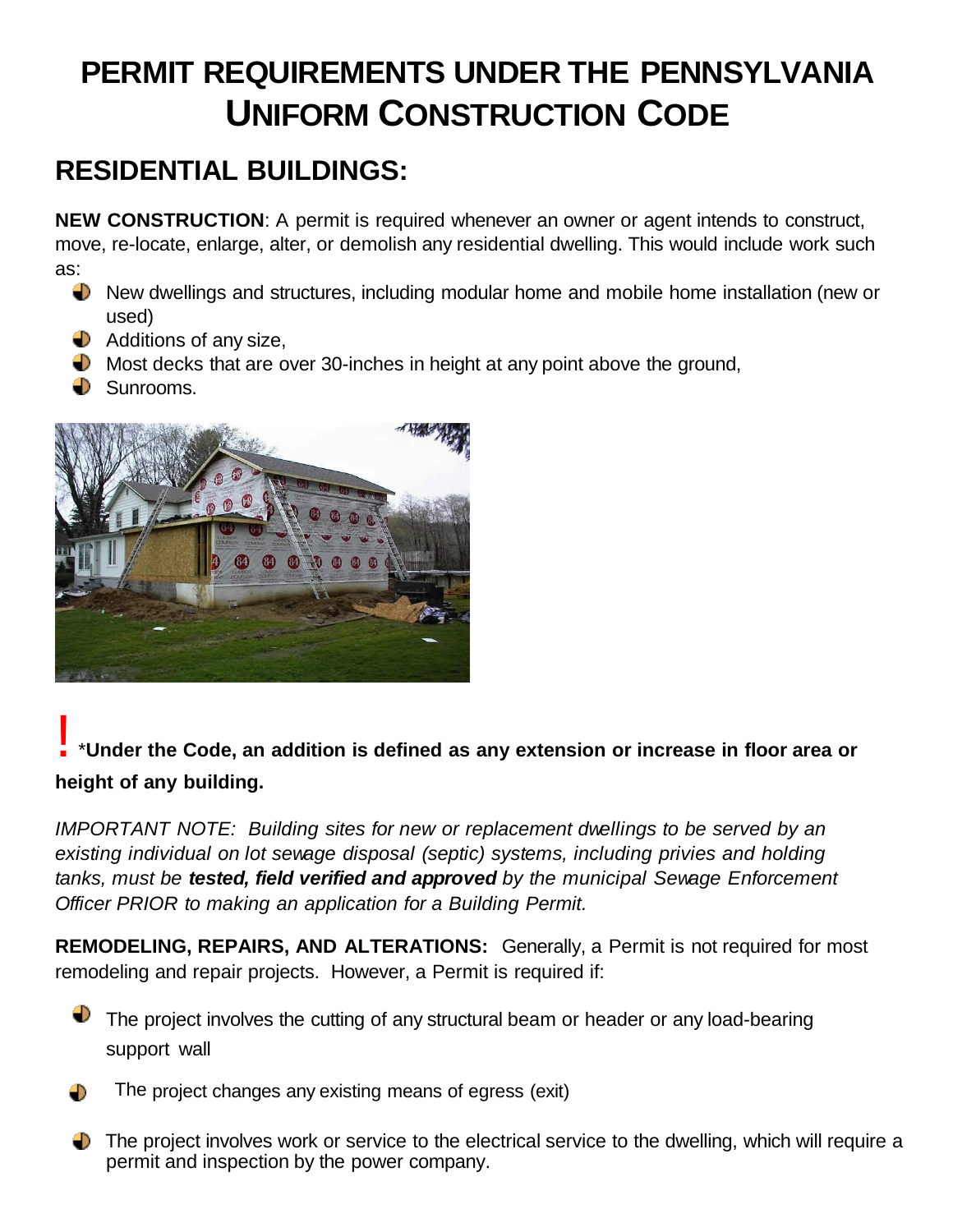A Permit is not generally required under Pennsylvania law when finishing or remodeling an existing basement. IF IN DOUBT AS TO IF A PERMIT IS REQUIRED, PLEASE CALL AND ASK. Sleeping rooms/bedrooms in the basement require an permit and inspections.

**DETACHED RESIDENTIAL ACCESSORY BUILDINGS**: The code in Pennsylvania allows for an exception to the UCC Permit requirements for certain accessory structures that are not attached to a dwelling. Utility and miscellaneous structures, such as sheds and garages, which are smaller than *1000 square feet and NOT attached to the dwelling,* do not require a UCC Building Permit.



HOWEVER, OTHER PERMITS ARE REQUIRED BY THE MUNICIPALITY FOR THESE TYPES OF STRUCTURES. PLEASE CONTACT THE MUNICIPALITY TO DETERMINE IF OTHER PERMITS, SUCH AS AN ASSESSMENT PERMIT(S) ARE REQUIRED.

## **Exen though these agricultural buildings, recreational cabins, small sheds and garages are**

exempt from the UCC, they may still require an assessment permit. Assessment permits typically regulate where a certain type of building may be built, local laws governs where the structure may be built. A building permit on the other hand regulates how the building is actually constructed or built.

**CAMPS AND OTHER RECREATIONAL CABINS:** Certain structures that are used solely by an individual or family for seasonal recreational use, such as hunting / fishing camps, may be excluded under Pennsylvania law from certain construction requirements of the code. In order to be excluded from these construction requirements, a sworn Affidavit must be filed with the Building Code Official indicating the structure will be used solely as a "recreational cabin". **When filing a Recreational Cabin Affidavit, all other regulatory requirements must be met, including assessment and sewage permit requirements.**